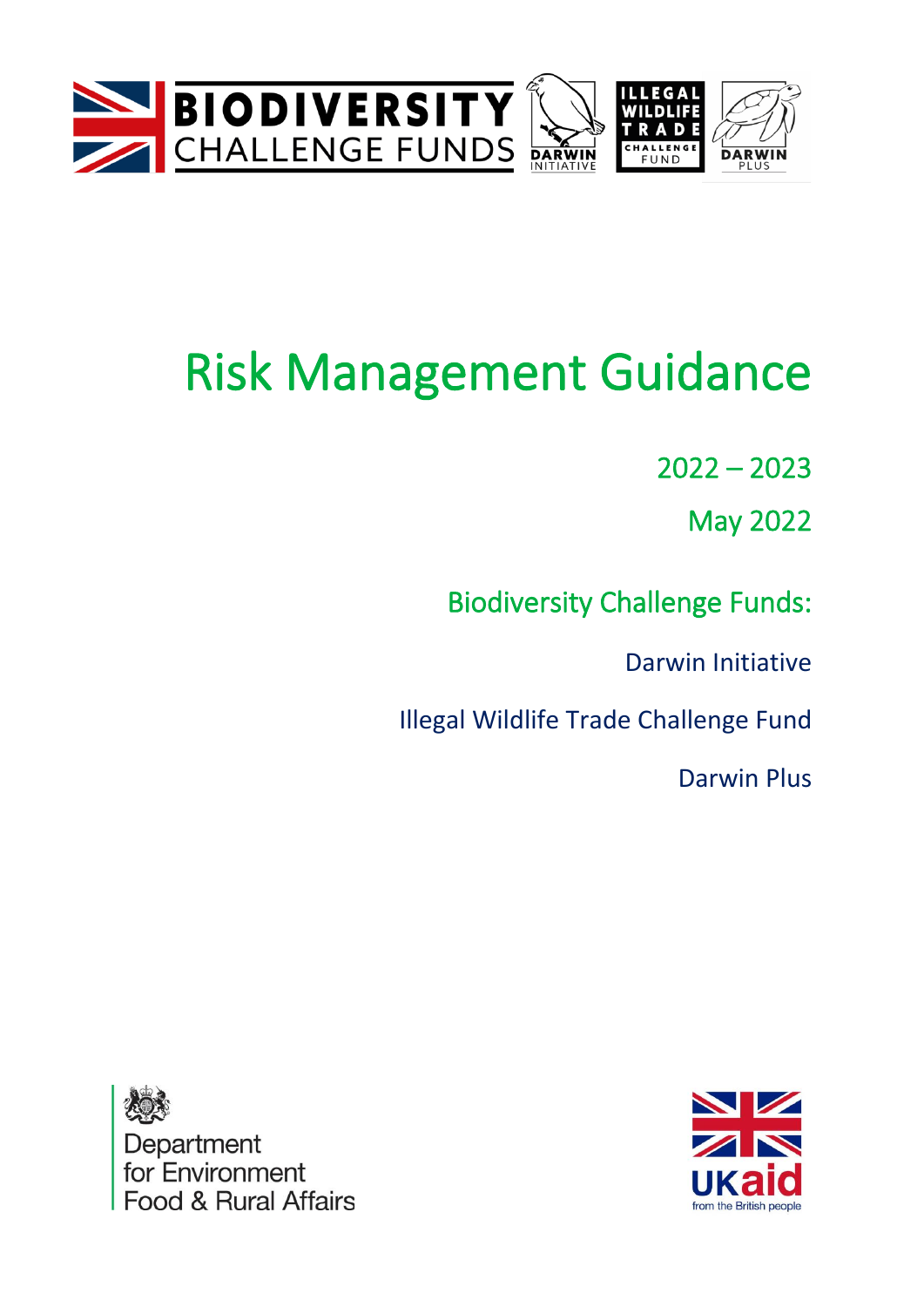## <span id="page-1-0"></span>**Glossary**

Issues Log a register of relevant events that have occurred.

- Risk risks are uncertain events that, should they occur, will have an effect on the achievement of objectives. They can be a threat or an opportunity. A risk is measured by the combination of the probability of a perceived threat or opportunity occurring and the magnitude of its impact on objectives.
- Risk alignment It's important that Project Leaders align their risk management principles, approaches and processes with the Darwin Initiative / IWT Challenge Fund risk management.
- Risk appetite the amount of risk that project is willing to accept. This threshold will be based on evidence-informed judgement from identifying and assessing various relevant political, policy, economic, social and environmental criteria. This will be signed off by the Lead Partner's senior management.
- Risk capacity the maximum amount of risk can be borne. This is an evidence-based technical threshold that cannot be breached if the project is to survive.
- Risk exposure risk impacts and probabilities form the basis of assessing the overall risk exposure.
- Risk impact the effects that may result if a risk occurs or materialises.
- Risk management strategy: describes the goals of applying risk management to the activity, the process that will be adopted, the roles and responsibilities, risk thresholds, the timing of risk management interventions, the deliverables, the tools and techniques that will be used, and the reporting requirements.
- Risk management this refers to the systematic application of principles, an approach and a process to the tasks of identifying and assessing risks, and then planning and implementing risk responses.
- Risk mitigation the process of planning for the occurrence of a risk, in order to manage the impact to a desired level that is within the appetite of the project.
- Risk probability the likelihood of a risk occurring.
- Risk proximity when a risk may occur.
- Risk register an essential tool for the management of risks, also sometimes called a risk log, and used for documenting risks, actions to manage each risk, regularly reviewed, and maintained for the lifespan of the project.

Risk tolerance the threshold levels of risk exposure which, when exceeded, will trigger an escalation. The Project Leader should set levels at which certain risks would be escalated to specific levels of management if risks are realised. For example:

- Risks that are within the authority of the Partners to manage
- Risks that are escalated to the Project Leader
- Risks that are escalated above the Project Leader to Director
- Risks that are escalated above the Project to the Fund Manager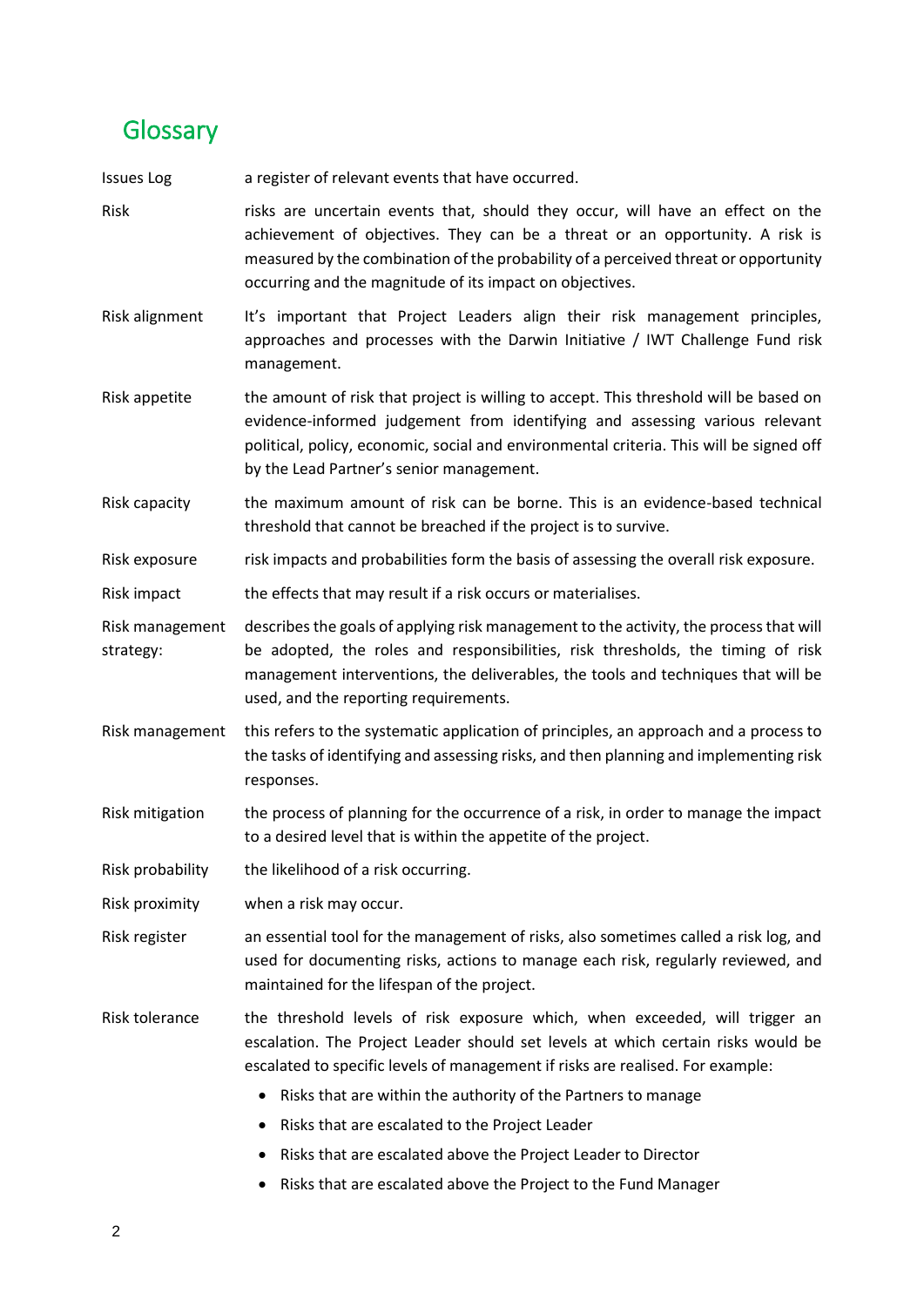# <span id="page-2-0"></span>Contents

| 1              |                |  |  |
|----------------|----------------|--|--|
| $\overline{2}$ |                |  |  |
| 3              |                |  |  |
| 4              |                |  |  |
|                | 4.1            |  |  |
|                | 4.2            |  |  |
|                | 4.3            |  |  |
|                | 4.4            |  |  |
| 5              |                |  |  |
| 6              |                |  |  |
|                | $\overline{z}$ |  |  |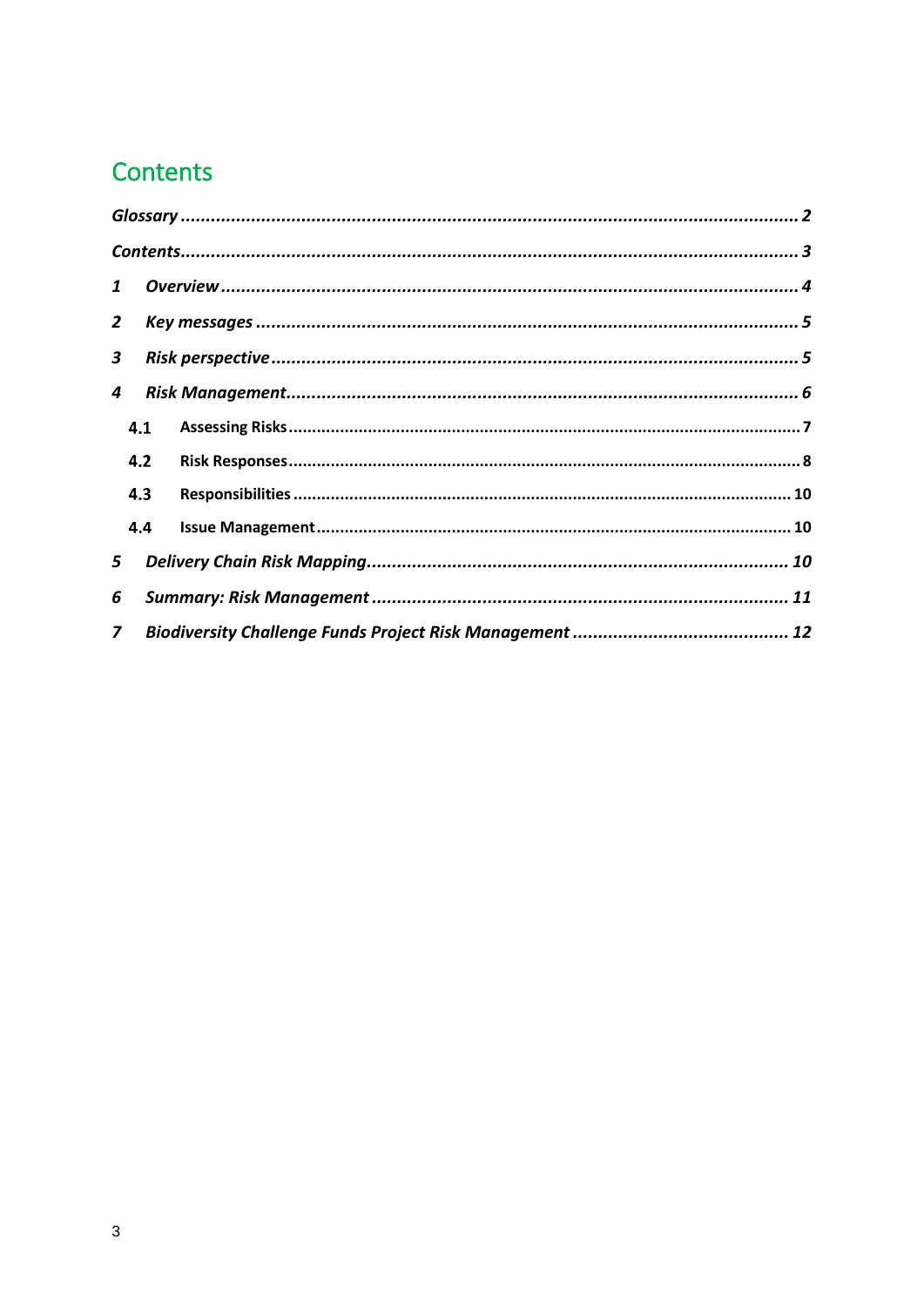## <span id="page-3-0"></span>1 Overview





The risk management framework supports the consistent and robust identification and management of opportunities and risks within desired levels across a project, programme or an organisation, supporting openness, challenge, innovation and excellence in the achievement of objectives. For the risk management framework to be considered effective, the following principles shall be applied:

- A. Risk management is an **essential part of governance and leadership**, and fundamental to how the project is directed, managed and controlled at all levels.
- B. Risk management is an **integral part of all project activities** to support decision‑making in achieving objectives.
- C. Risk management is a **collaborative and informed** by the best available information and expertise.
- D. Risk management **processes are structured** to include:
	- i. **risk identification and assessment** to determine and prioritise how the risks should be managed;
	- ii. the selection, design and implementation of **risk treatment/mitigation** options that support achievement of intended outcomes and manage risks to an acceptable level;
	- iii. the design and operation of integrated, insightful and informative **risk monitoring**; and
	- iv. timely, accurate and useful **risk reporting** to enhance the quality of decision-making and to support management and oversight bodies in meeting their responsibilities.
- E. Risk management is **continually improved through learning and experience**.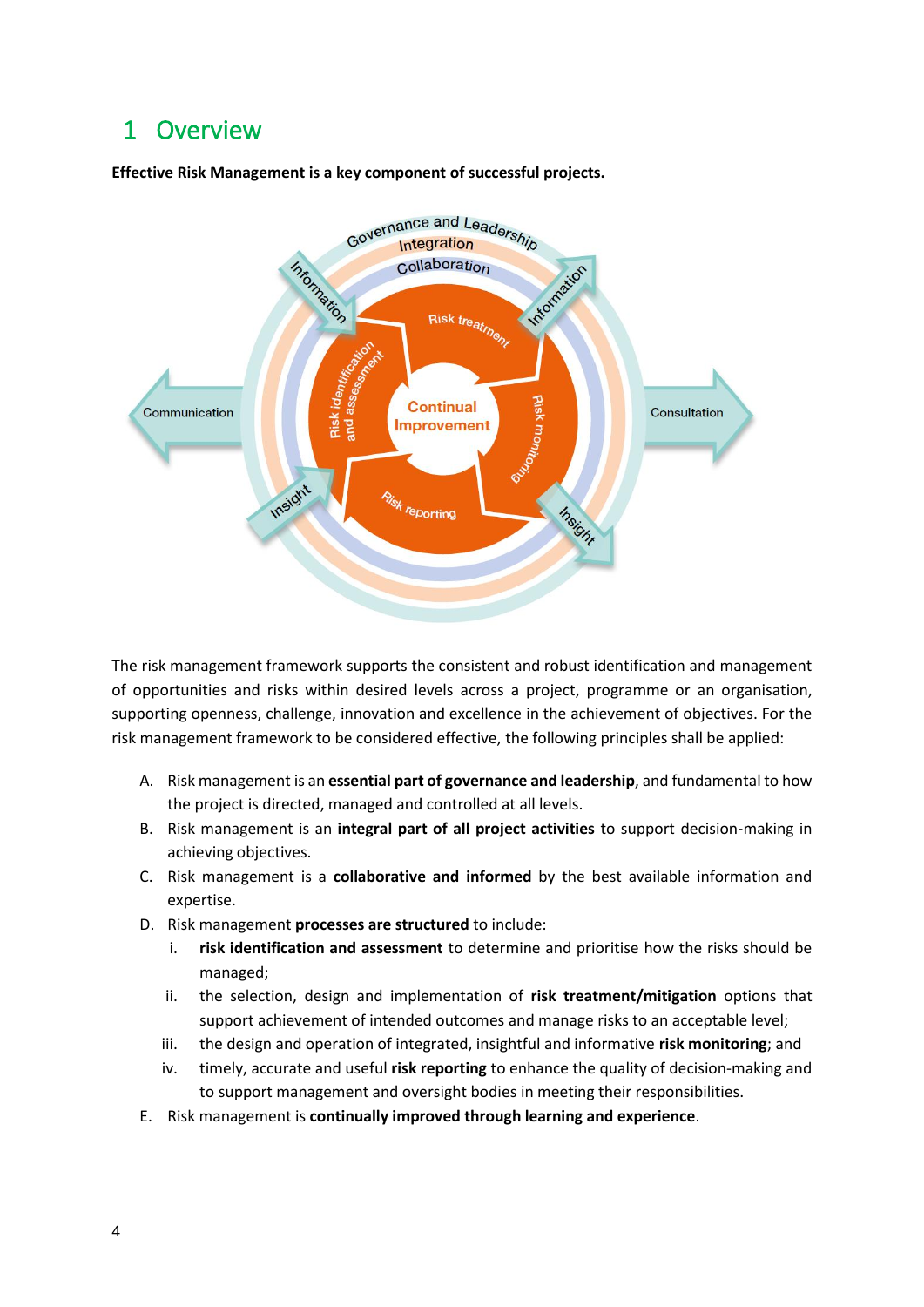## <span id="page-4-0"></span>2 Key messages

- Three areas need to be managed:
	- o Risks that are **threats**
	- o Risks that are **opportunities**
	- o **Issues** that have occurred
- **Risk registers** must be **regularly updated,** and **issue logs** should be **created to record and manage issues** as they arise.
- **Risk responses**, and **responsibilities** must be **clearly stated**.
- **Project Leaders are responsible** for ensuring that project risk management is embedded in the appraisal of options, evaluating alternatives and making informed decisions throughout the project.
- The **occurrence** or materialisation of any significant risk or questions on risk should be **discussed or reported to the Darwin Initiative, IWT Challenge Fund or Darwin Plus at the earliest opportunity.**

There is a mandatory **Biodiversity Challenge Funds Risk Framework Template** available from the Forms and Guidance Portal.

## <span id="page-4-1"></span>3 Risk perspective

The following definitions relate to the different perspectives of risk:

| Strategic:        | concerned with ensuring overall business success, vitality and viability. This<br>normally refers to external risks to the organisation (e.g., political, economic,<br>social, technological, environment and legislative change). For example, Defra's<br>domestic and international programming, or your organisations entire area of<br>work. |
|-------------------|--------------------------------------------------------------------------------------------------------------------------------------------------------------------------------------------------------------------------------------------------------------------------------------------------------------------------------------------------|
| <b>Portfolio:</b> | concerned with selecting the right programmes or projects, prioritising the work<br>and providing the required resources, in order to manage change from a strategic<br>perspective. For example, just Defra's international biodiversity programming, or<br>a collection of programmes                                                          |
| Programme:        | a temporary, flexible organisation structure created to coordinate, direct and<br>oversee the implementation of a set of related projects and activities in order to<br>deliver outcomes and benefits related to the strategic objectives. For example,<br>the Darwin Initiative/IWT Challenge Fund, or an aligned set of projects.              |
| Project:          | a temporary organisation that is created for the purpose of delivering defined<br>outputs to an appropriate level of quality within agreed scope, time and cost<br>constraints according to a specified plan. For example, a single Darwin<br>Initiative/IWT Challenge Fund Project.                                                             |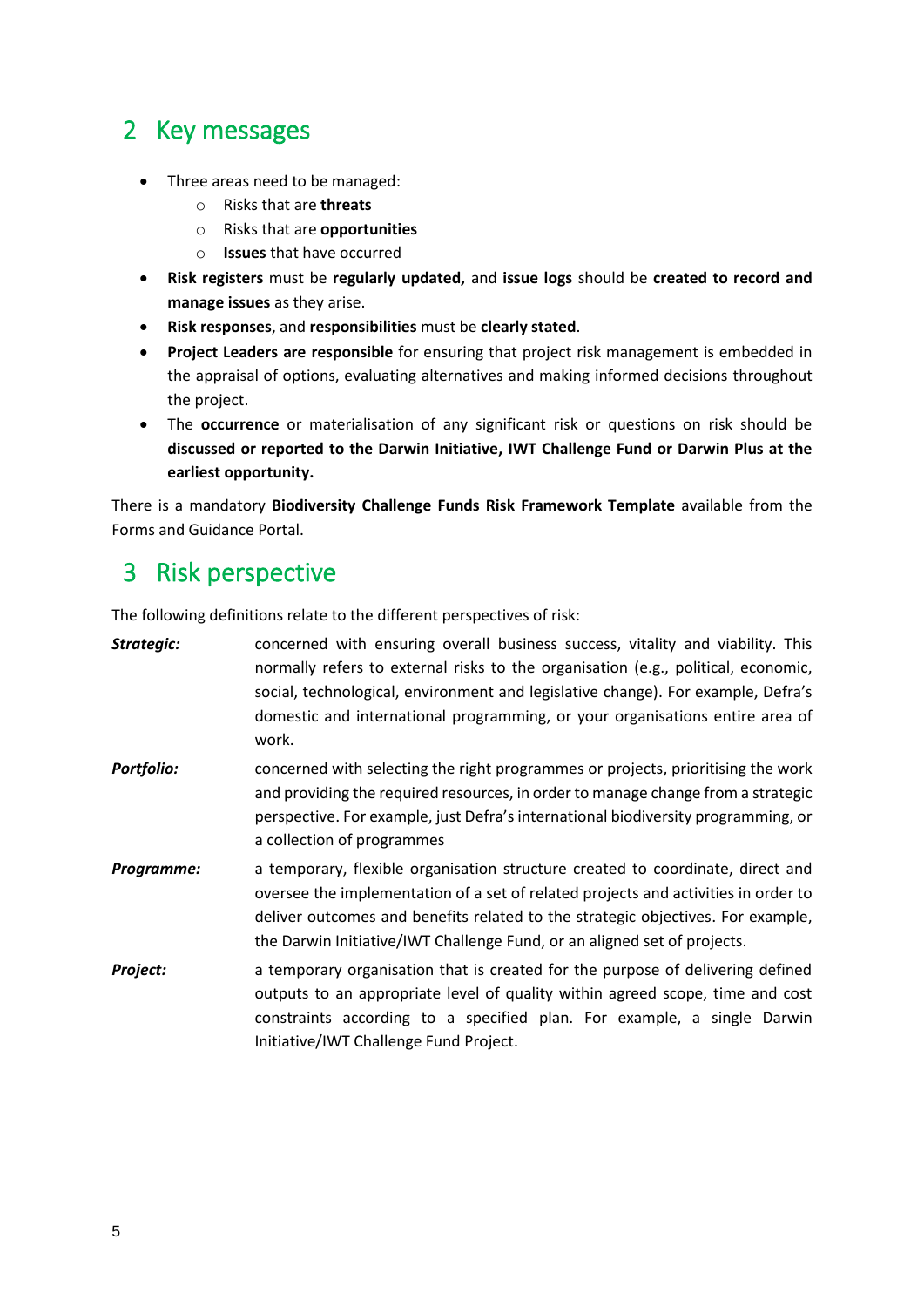# <span id="page-5-0"></span>4 Risk Management

There are three broad types of risks:

- i. *Inherent risk:* the risk exposure before risk mitigation is implemented
- ii. *Residual risk:* the risk after risk mitigation is implemented
- iii. *Secondary risk:* new risks that may be created after risk mitigation is implemented

**Techniques:** Some examples of risk management techniques are provided in [Table 1.](#page-5-1) It is expected that Project Leaders use at least one technique at each stage of the risk management process, and further guidance on these techniques and others can be found on the internet.

It is important that the identification and assessment of risks are validated in consultation with stakeholders and partners.

| <b>Risk</b><br>management<br>stage | <b>Risk management technique</b>                                                                                                                                                                                                                            |
|------------------------------------|-------------------------------------------------------------------------------------------------------------------------------------------------------------------------------------------------------------------------------------------------------------|
| <b>Identify the context</b>        | Stakeholder analysis<br>PESTLE (Political, Economic, Sociological, Technological, Legal and<br>Environmental) analysis<br>SWOT (Strengths, Weaknesses, Opportunities and Threats) analysis<br>Horizon scanning<br>Define the probability impact grid        |
| <b>Identify the risks</b>          | Checklists/Prompt lists<br>Cause and effect diagrams<br>Group techniques (e.g. brainstorming, nominal group technique, Delphi<br>technique)<br>Questionnaires<br>Individual interviews<br>Assumptions analysis<br>Constraints analysis<br>Risk descriptions |
| <b>Estimate the risks</b>          | Probability assessment<br>Impact assessment<br>Proximity assessment<br>Expected value assessment                                                                                                                                                            |
| <b>Evaluate the risks</b>          | Summary risk profiles<br>Summary expected value assessment<br>Probability risk models (e.g. risk models, Monte Carlo simulation,<br>correlation)<br>Probability trees<br>Sensitivity analysis                                                               |

<span id="page-5-1"></span>*Table 1 Examples of risk management techniques broken down by each stage of the risk management process*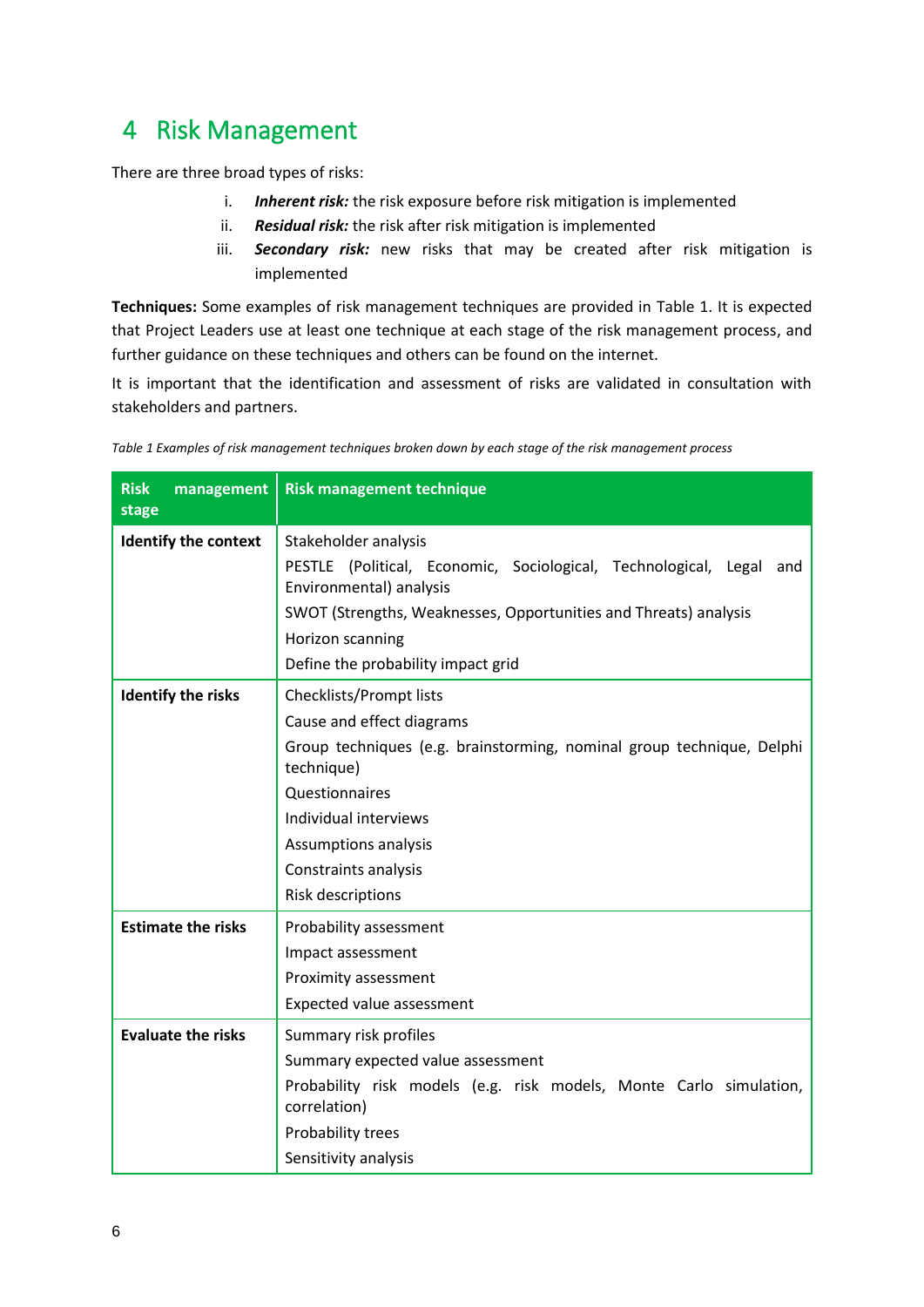| <b>Risk</b><br>management<br>stage | <b>Risk management technique</b>                                                         |
|------------------------------------|------------------------------------------------------------------------------------------|
| <b>Plan the risk</b><br>responses  | Risk response planning<br>Cost-benefit analysis<br><b>Decision trees</b>                 |
| Implement the risk<br>responses    | Update summary risk profiles<br>Risk exposure trends<br>Update probabilistic risk models |

### <span id="page-6-0"></span>4.1 Assessing Risks

The most common technique to assess risks are probability-impact grids (Figure 1) – these ensure that assessments of probability (likelihood of risks occurring, [Table 2\)](#page-6-1), impact (effects once risks materialised[, Table 2\)](#page-6-1) and proximity (when risks might occur) are validated.

#### <span id="page-6-1"></span>*Table 2 Risk Descriptors*

| <b>Risk Probability Descriptor</b> |          | <b>Description</b>                                                                                                                   |
|------------------------------------|----------|--------------------------------------------------------------------------------------------------------------------------------------|
| Rare                               | < 5%     | May occur only in exceptional circumstances                                                                                          |
| Unlikely                           | >5%<20%  | Could occur at some time                                                                                                             |
| Possible                           | >20%<50% | Might occur at some time                                                                                                             |
| Likely                             | >50%<80% | Will probably occur in most circumstances                                                                                            |
| Almost certain                     | >80%     | Is expected to occur in most circumstances                                                                                           |
| <b>Risk Impact Descriptor</b>      |          | <b>Scenario</b>                                                                                                                      |
| Insignificant                      |          | Easily handled with almost no impact on project Outcome /<br>Objectives                                                              |
| Minor                              |          | Causes some rework or reassessment in limited areas, with limited<br>impact on project outcomes / objectives                         |
| Moderate                           |          | Causes additional work and reassessment but impact on project<br>outcomes / objectives is containable                                |
| Major                              |          | Causes significant rework, modification or reassessment of project<br>to avoid one or more project outcomes / objectives being unmet |
| Severe                             |          | Causes failure of project to meet outcomes / objectives, or closure<br>of project                                                    |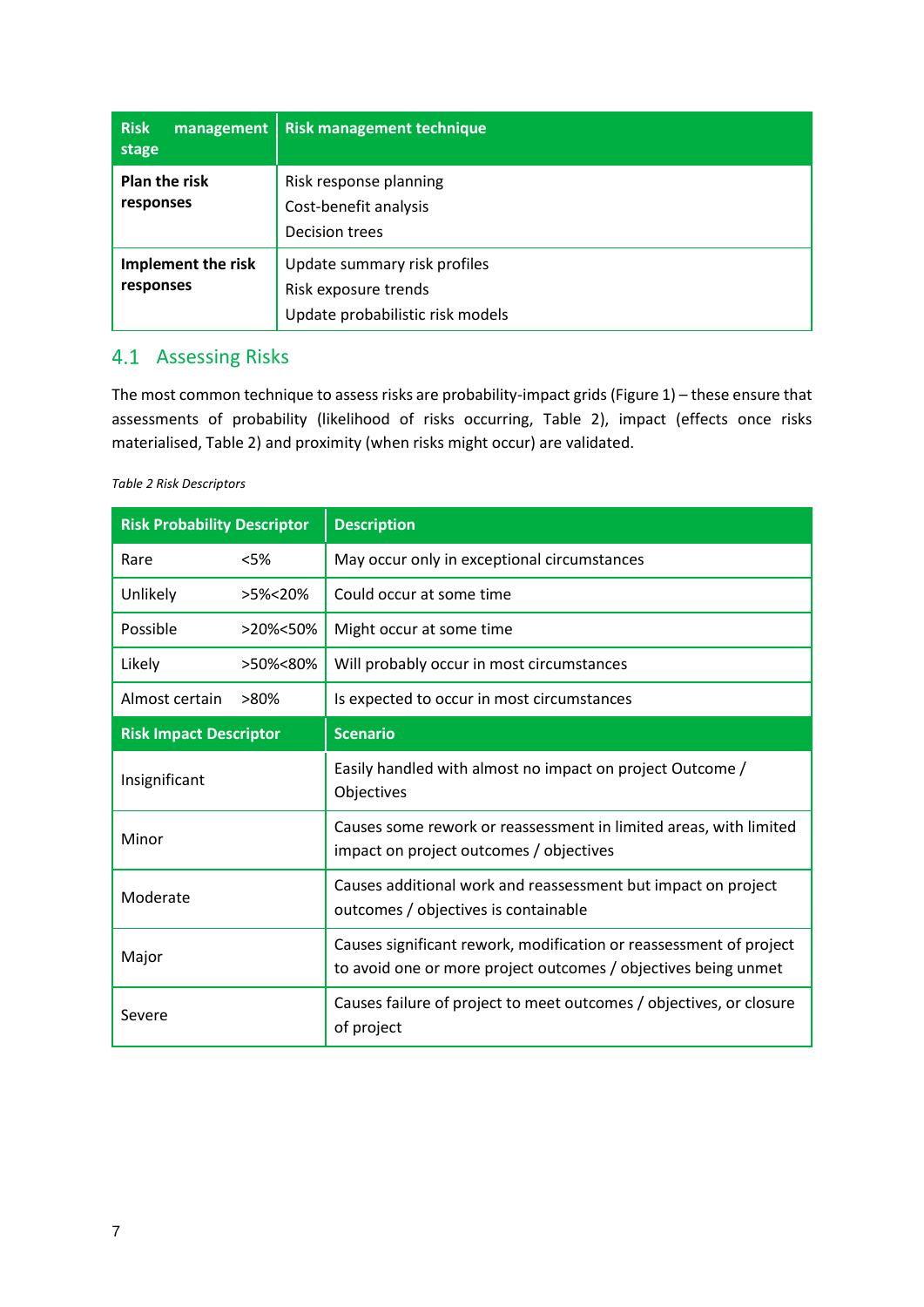### 4.1.1 Risk ratings: Likelihood vs. Impact



<span id="page-7-1"></span>*Figure 1. Calculating Risk Exposure N.B. this is automatically calculated in the IBiodiversity Challenge Funds Template*



For example, using [Figure 1,](#page-7-1) a risk with a **Moderate Impact** on the project's **Outcome**, that is considered:

- a. **Almost Certain** (>80% probability), would be rated as a **Severe Risk** (Red) resulting in a very significant reduction in the Outcome if it occurs.
- b. **Possible** (>20%<50% probability), would be rated as a **Major Risk** (Orange), resulting in the Outcome being reduced but some important Outputs still likely.
- c. **Rare** (<5% probability), would be rated as a **Minor Risk** (Green), resulting in a limited reduction in the Outcome if it occurs.



#### <span id="page-7-0"></span>4.2 Risk Responses

**Overview:** in the delivery plans, Project Leaders must identify appropriate risk **responses/mitigation** to the **identified risks**. This should be undertaken in consultation with internal and external stakeholders (in the case of the latter, this is context-dependent, but is likely to include delivery partners).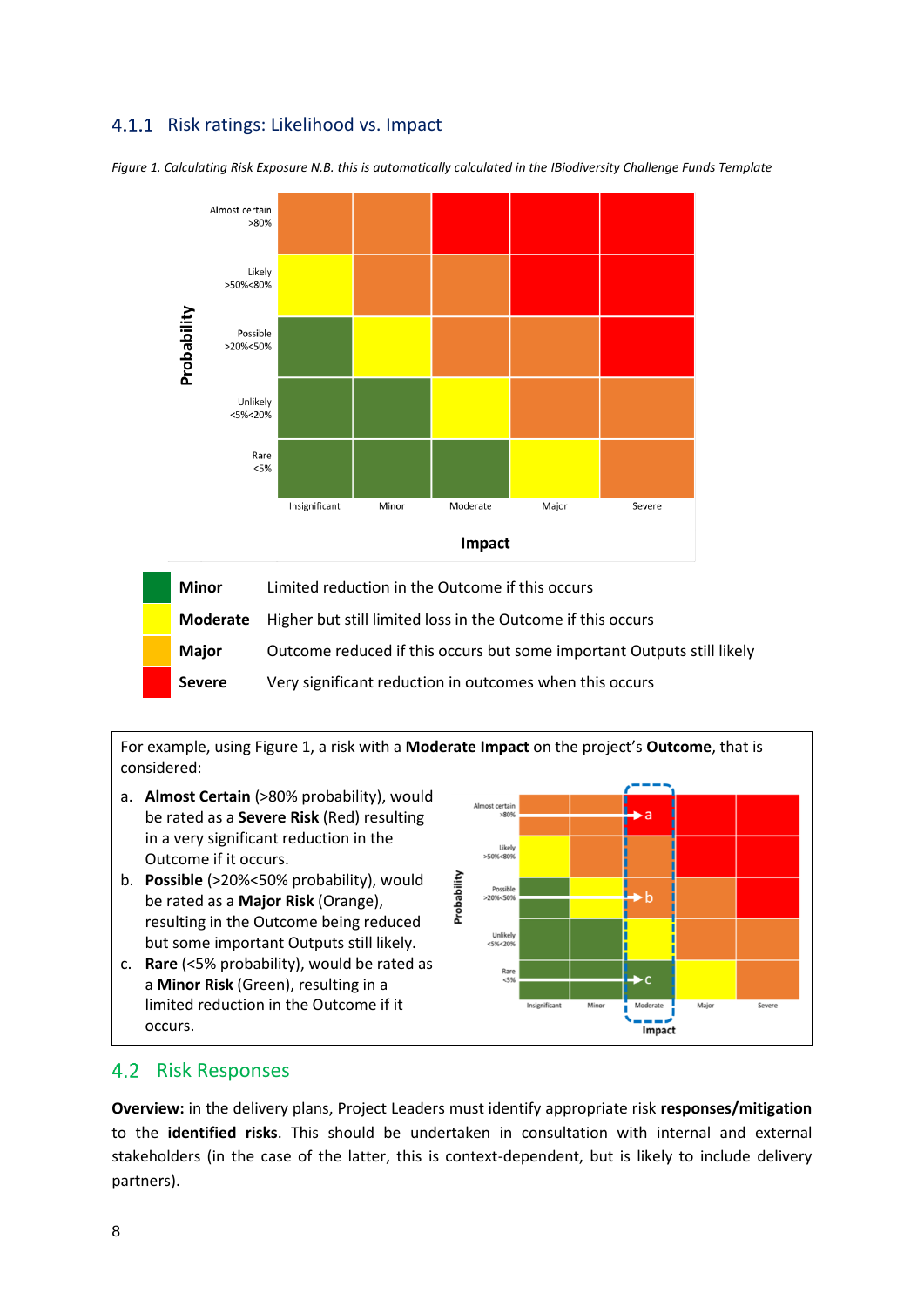Ideally, Project Leaders should use **techniques**, such as a RACI diagram or an influence/interest matrix, to identify key stakeholders.

The most common technique to assess risks are probability-impact grids (such as [Figure 1\)](#page-7-1) – ensure that assessments of probability (likelihood of risks occurring), impact (effects once risks materialised) and proximity (when risks might occur) are validated.

#### 4.2.1 Risk responses to threats:

[Table 3](#page-8-0) provides a description of the six main response categories to risks that may negatively affect the project's ability to achieve its outcome.

| <b>Risk responses</b><br>(threats) Category | <b>Description</b>                                                                                          |
|---------------------------------------------|-------------------------------------------------------------------------------------------------------------|
| Avoid                                       | Make the uncertain event certain                                                                            |
| Reduce                                      | Change the impact and/or probability of the threat                                                          |
| Transfer                                    | Ownership maintained but part of the risk transferred to a third party                                      |
| Share                                       | Multiple parties share the risk on a pain/gain share basis                                                  |
| Accept                                      | Threat accepted, including the full impacts if the risk materialises, but do not<br>take any further action |
| Prepare contingent<br>plans                 | Threat accepted for now but with a contingent plan if the situation changes                                 |

<span id="page-8-0"></span>*Table 3 The main categories of risk responses to threats*

#### 4.2.2 Risk responses to opportunities:

[Table 4](#page-8-1) provides a description of the five main response categories to risks that may positively affect the project's ability achieve its outcome. It is recommended that Project Leaders record risk opportunities in a separate table to risk threats – both tables should have columns that highlight which type of risk response category has been deemed appropriate for each of the identified risks.

<span id="page-8-1"></span>*Table 4 The main categories of risk responses to opportunities*

| <b>Risk responses</b><br>(opportunities)<br><b>Category</b> | <b>Description</b>                                                                  |
|-------------------------------------------------------------|-------------------------------------------------------------------------------------|
| Exploit                                                     | Make the uncertain event certain by taking appropriate action                       |
| Enhance                                                     | Change the impact and/or probability of the opportunity                             |
| Transfer                                                    | Ownership is maintained but part of the risk is transferred to a third party        |
| Share                                                       | Multiple parties share the risk on a pain/gain share basis                          |
| Accept                                                      | Accept that the opportunity might be realised but do not take any further<br>action |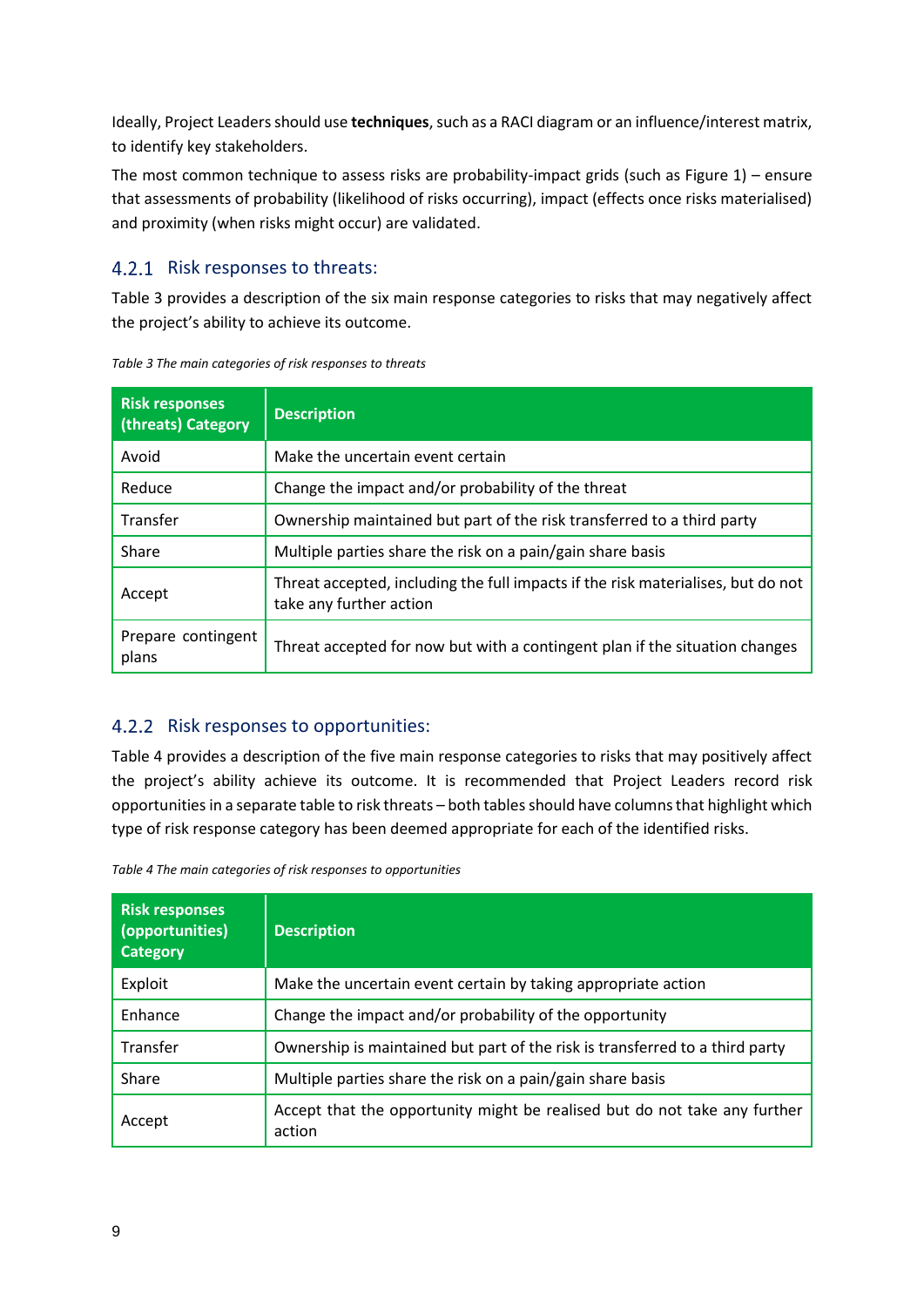## <span id="page-9-0"></span>4.3 Responsibilities

The Risk Register should clearly state who is responsible for the risk and the response action.

*Table 5 Risk responsibilities*

| <b>Risk</b><br>responsibilities | <b>Description</b>                                                                                                                                                                                                            |
|---------------------------------|-------------------------------------------------------------------------------------------------------------------------------------------------------------------------------------------------------------------------------|
| <b>Risk owner</b>               | The owner (single person) for the management and control of a particular<br>risk (this is likely to be the Project Leaders depending on the severity of the<br>risk, or an individual identified in the Terms and Conditions) |
| <b>Risk actionee</b>            | The person or people responsible for implementing delegated risk response<br>actions (this could be the Project Leaders, another Partner, senior team<br>member, or an implementing organisation that is sub-contracted)      |

#### <span id="page-9-1"></span>4.4 Issue Management

**Overview:** issues are relevant **events that have occurred**, but which were not planned and require management action. Project Leaders should create and maintain an issue log after the project has started. Examples of issues include: a problem, a benefit, a query, a concern, a change request or a risk that has occurred.

**Stages:** the stages of issue management are as follows:

- 1. Capture issues
- 2. Examine issues
- 3. Propose course of action
- 4. Decide
- 5. Implement

**Escalation:** this refers to the procedure for escalating risks to the appropriate level of authority to deal with issues. Tolerance thresholds should be set by the Project Leaders and agreed with relevant stakeholders. It should be clear which types of issues are within the Project Leader's tolerances and which types of issues need to be escalated higher. This information should be recorded by Project Leaders in their plans.

# <span id="page-9-2"></span>5 Delivery Chain Risk Mapping

Delivery Chain Risk Mapping (DCRM) is a useful tool for risk management in monitoring processes and improve understanding of how funding flows throughout a delivery chain, to ensure that programmes achieve their objectives. With this understanding we can

- Understand a delivery partner's role in achieving the Outcome and opportunities for potential scale up.
- Capture and manage risks that could affect the Outcome.
- Ensure risks are being managed by those best placed to do so.
- Strengthen our programme management capacity and delivery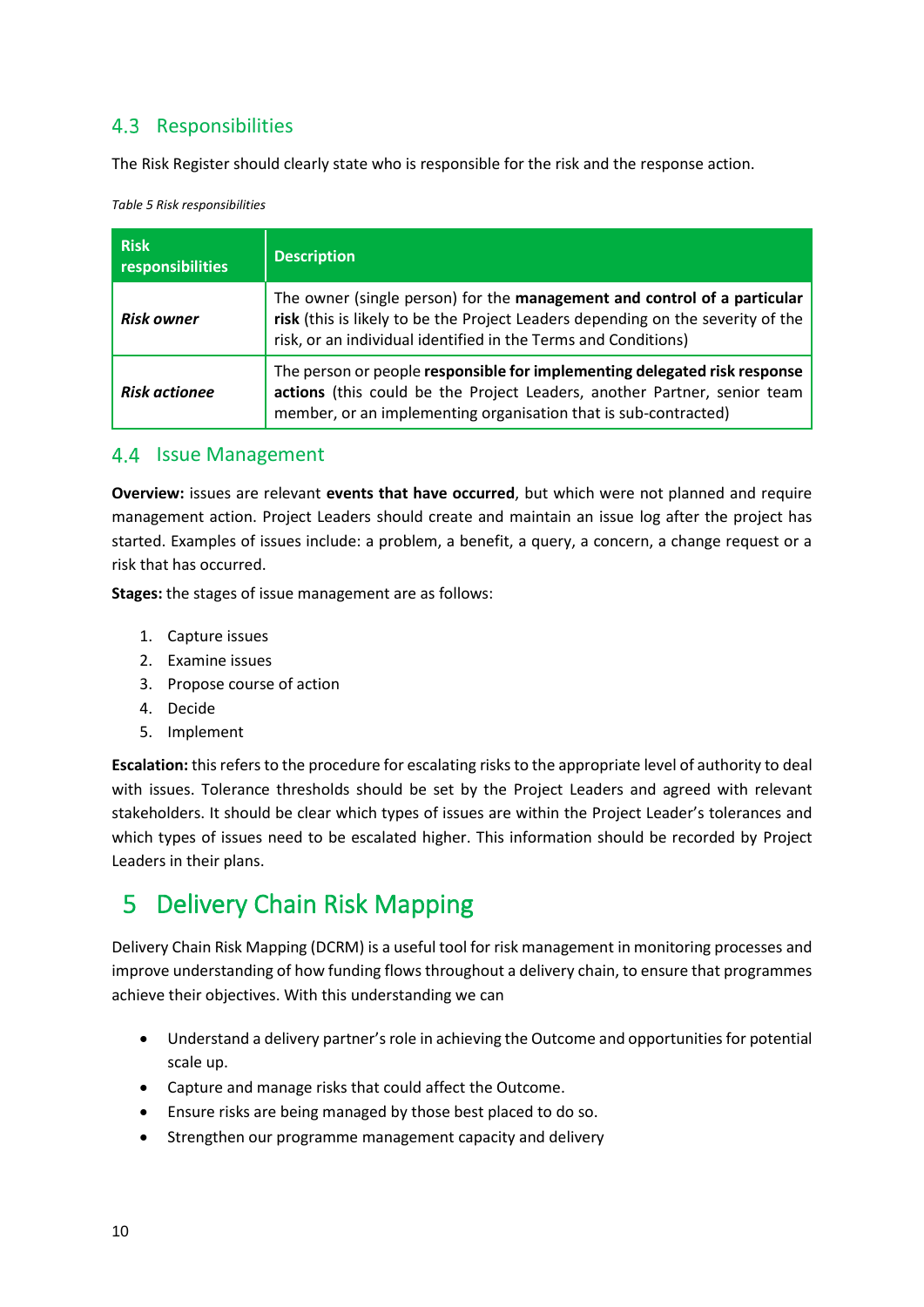DCRM is a visual depiction in understanding, capturing, and managing the risks to the successful delivery of a programme, in relation to downstream delivery partners. It should, where possible, identify all partners (funding and non-funding e.g. legal/contributions in kind) involved in the delivery of the project.

Delivery chain risk mapping captures details of:

- The name of all downstream delivery partners and their functions.
- Funding distributed to each delivery partner.
- High level risks involved in programme delivery, mitigating measures and associated controls.

A good delivery chain risk map will:

- Provide a clear understanding of all delivery partners involved in the delivery of a programme and the relationships between them.
- Identify key delivery risks, mitigating measures and associated controls throughout the delivery chain.
- Help ensure suitable risk management throughout the delivery chain.

As they are part of the Risk Framework, maps should be reviewed and updated periodically, with any material changes recorded as soon as possible.

## <span id="page-10-0"></span>6 Summary: Risk Management

**Required activities:** Project Leaders are responsible for completing the following key activities within their plans with regards to **risk management for their projects**:

- **Identifying threats** and **opportunities,** recording them in a **risk register**
- **Assessing risks and planning responses**, include both the risk response category and a description, identifying each risk owner and actionee(s)
- **Regularly reviewing** the risk register, including responses to risks
- **Identifying, recording and responding to issues** as they occur in the issues register
- **Engaging with** internal and (where relevant) external **stakeholders**in the management of risks and issues
- Regularly assessing the **overall project risk**

Risk management should be considered a continuous process throughout the project lifespan, **continually being improved through learning and experience**.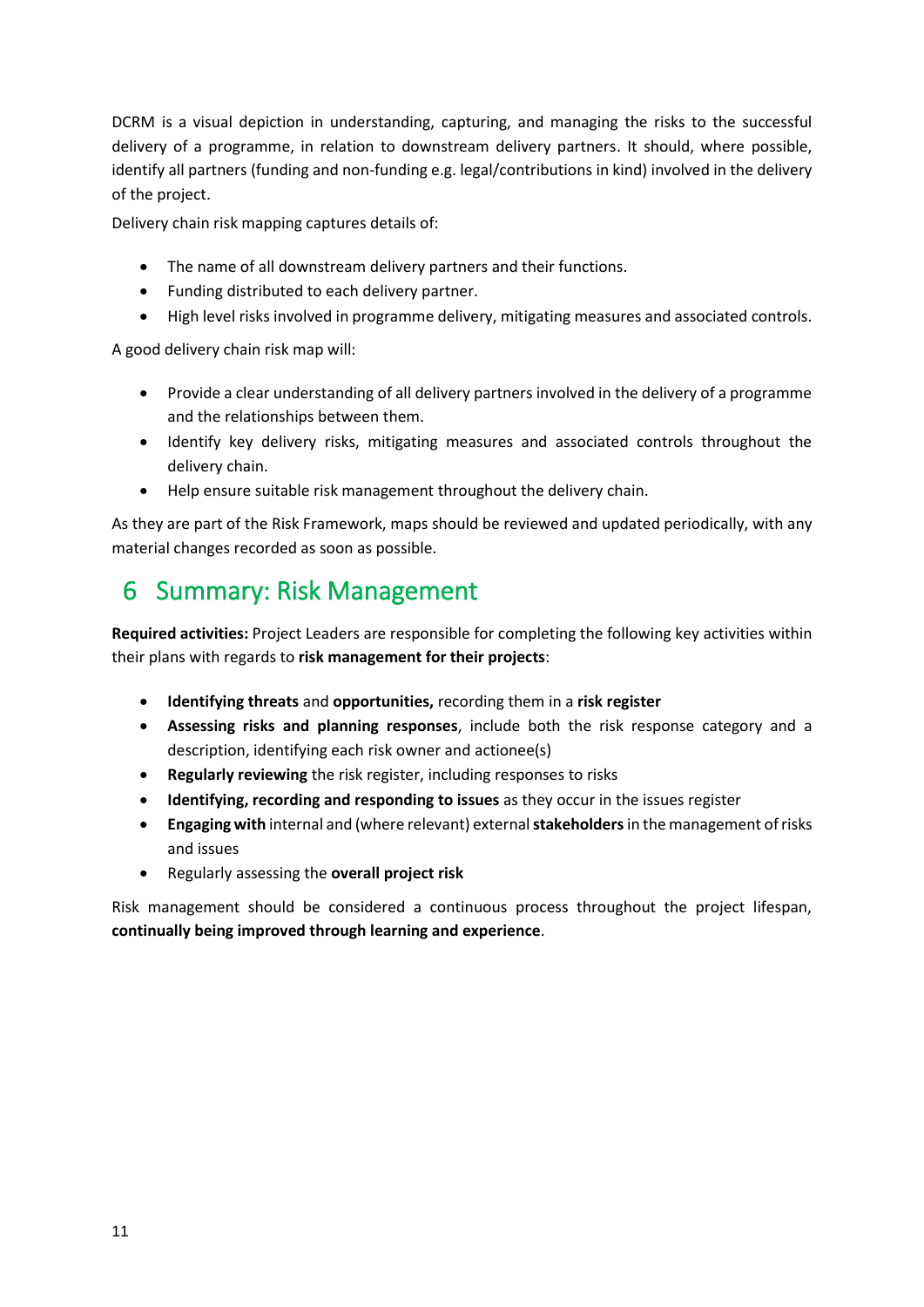# <span id="page-11-0"></span>7 Biodiversity Challenge Funds Project Risk Management

Taking in to account the above guidance, projects should **actively maintain a Risk Register** structured around the follow risk types, **using the template provided**.

*Table 6 Risk Types*

| <b>Risk Type</b>                |                                                                                                                                                                        |
|---------------------------------|------------------------------------------------------------------------------------------------------------------------------------------------------------------------|
| Contextual                      | in-country Socio-political events or unrest, or natural disasters.                                                                                                     |
| <b>Delivery</b>                 | associated with achieving the aims and objectives of the project (likely to be<br>higher for innovative or high impact programmes)                                     |
| Safeguarding                    | 'doing harm' incl. sexual exploitation abuse and harassment, staff safety and<br>welfare, unintended harm to people                                                    |
| <b>Operational</b>              | internal capacity and capability to manage the project (professional<br>competence, experience and appropriate level of resource in managing<br>programmes and funds). |
| <b>Fiduciary</b><br>(financial) | funds not used for intended purposes or not accounted for (fraud,<br>corruption, mishandling or misappropriated).                                                      |
| <b>Reputational</b>             | interventions or delivery partners' actions risk any partner's, including<br>Defra's, reputation.                                                                      |

Developing a Risk Register will help you appraise your options, evaluate alternatives and make informed decisions, as such it will help with your logframe and theory of change (and vice versa).

Whilst Defra is prepared to accept some risk associated with the challenges of working in difficult environments, testing new approaches, to achieve biodiversity-poverty reduction outcomes, it has a **low appetite for Safeguarding, Operational, Fiduciary and Reputational Risks**.

#### 7.1.1 How to identify and distinguish risk correctly

Good, clear risk descriptions with an understanding of the three key elements of a risk is essential for correctly assessing and then defining how to manage those identified risks. Risks break down into three component parts; the **cause**, the **event** itself and the **impact**.

#### **All risk descriptions in the register should include these 3 components.**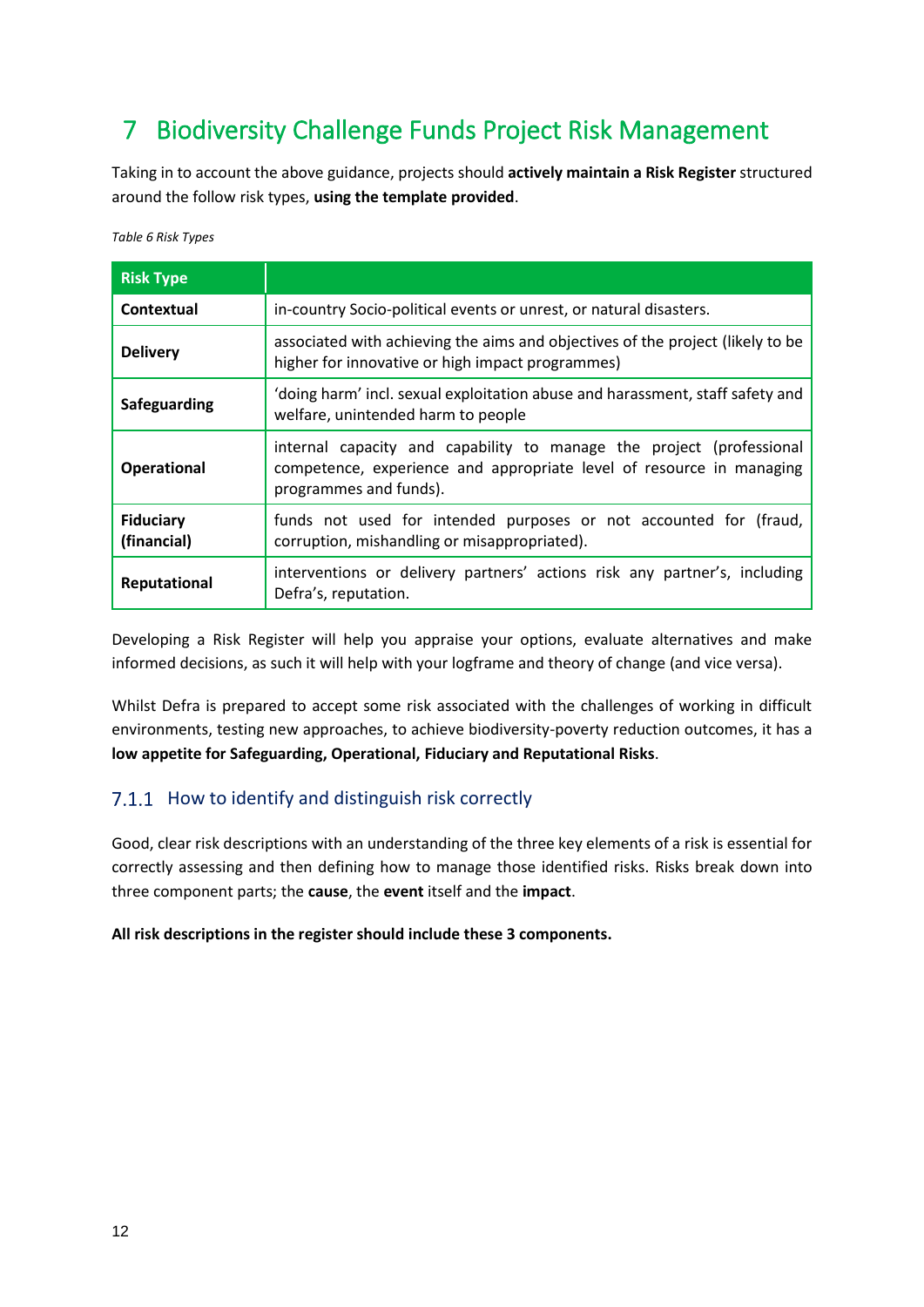The below illustrates an example:



## 7.1.2 Making Risk Register updates

Risk registers are **live documents,** regularly **reviewed, updated and improved.** When updating the risk register, any New / Emerging risks from the previous update that are now ongoing risks should be changed to 'open' status in the dropdown list of the relevant column.

Any risks that are closed/resolved since the last update should have the status changed to closed, with the date it was closed recorded and confirmed whether the risk materialised / became an issue. The reason why the risk has been closed should be detailed in the 'What's changed' column and dated.

All open risks need to be updated as required, but at least every 6 months, in line with the core reporting schedule. In particular, the inherent or residual risk ratings should be reviewed, any mitigations should be updated and dated, and it is essential that the 'What's changed' column is updated. The 'What's changed' update should outline how the risk context has changed since the last review period. If it is felt that there is no update for an open risk, it should be outlined why there is no update since the last review period. Updates to the 'What's changed' column for all open risks should be dated, and all previous entries should be left in the cell for a historical record with the most recent entry at the top of the cell.

## 7.1.3 Delivery Chain Risk Mapping (DCRM)

Projects will need to complete, either as part of their application (Darwin Initiative Extra) or prior to award of a grant if they are recommended, the delivery chain risk map template.

The delivery chain risk map captures risks **specific to the delivery model and tiered funding structure**. There may be some risks which should be captured in both the risk register and the delivery chain risk map. For example, there may be delivery chain risks that could impact on the overall project outcome if they materialised, but not all delivery chain risks need to be duplicated in the project risk register. There should however be at least **one overarching and high-level delivery chain risk** that records the overall risk associated with your delivery model, whether that is direct implementation or through delivery partners.

#### 7.1.4 Some Recommendations

Risk assessment (or analysis) involves considering the inherent and residual levels of risk as well as understanding the triggers and indicators that will verify the realisation of the risk.

Try not to focus on **broad omnipresent risks**:

- Political instability where changes of Government are the norm
- Drought in drought-affected regions